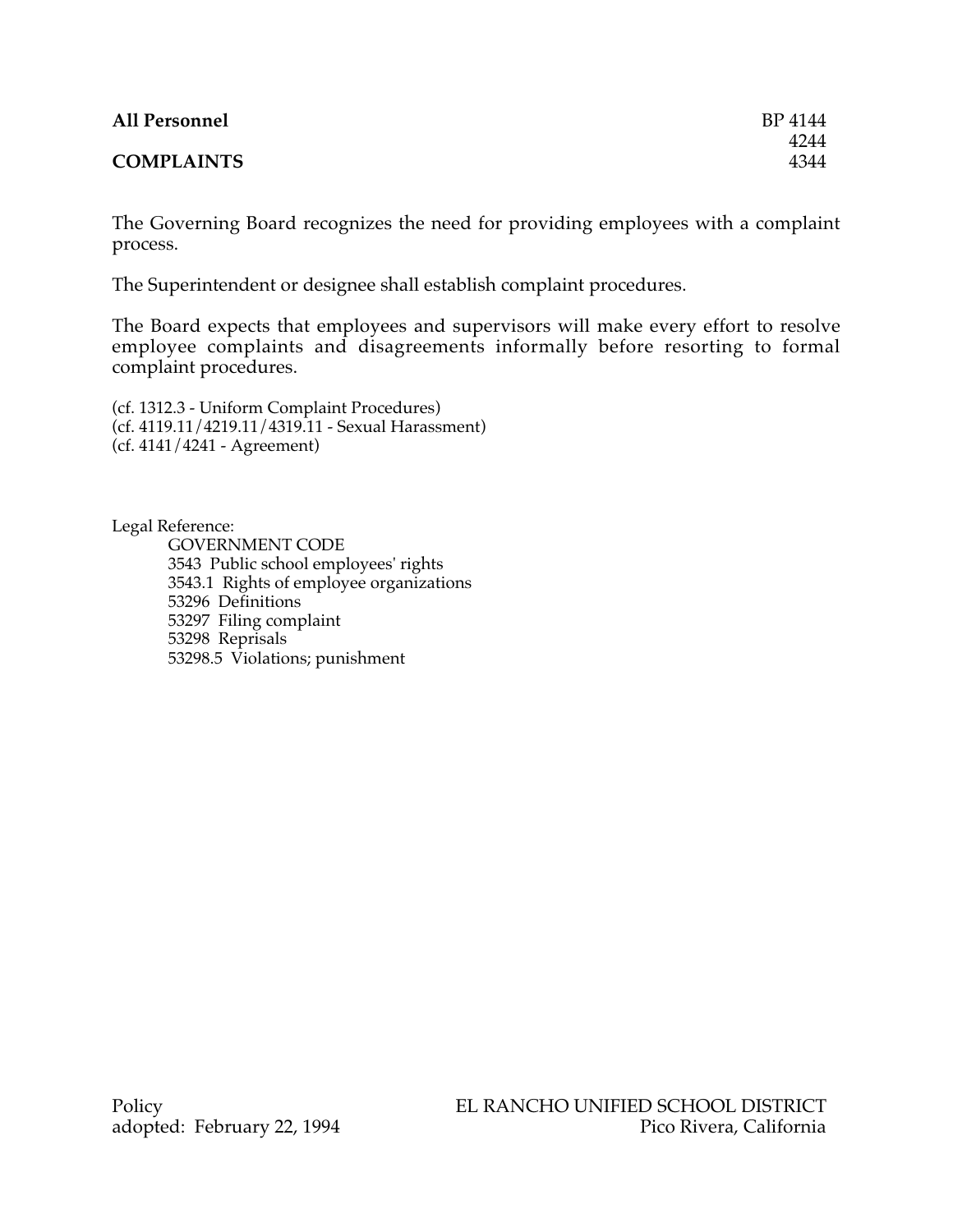| <b>Certificated/Classified Personnel</b> | AR 4144 |
|------------------------------------------|---------|
|                                          | 4244    |
| <b>COMPLAINTS</b>                        | 4344    |

The following guidelines shall prescribe the manner in which complaints are handled:

**Certificated/Classified Personnel** AR 4144 (a) 4244<br>4344

- 1. A "complaint" shall be defined as an alleged misapplication of the district's policies, regulations, rules or procedures. Procedures for the resolution of employee complaints provide a route of appeal through administrative channels and to the Board, if necessary. If the complaint is related to discrimination, the district's procedure for complaints concerning discrimination should be used.
- (cf. 1312.3 Uniform Complaint Procedure)
- 2. If a complaint involves sexual harassment, the initial complaint should be made directly to the offending employee's immediate supervisor. An employee is not required to resolve sexual harassment complaints with the offending person.
- 3. So as not to interfere with school schedules, meetings related to a complaint shall be held before or after the complainant's regular working hours.
- 4. All matters related to a complaint shall be kept confidential. Only those individuals directly involved in resolving the complaint shall be informed of the complaint.
- 5. All documents, communications and records dealing with the complaint shall be placed in a district complaint file. No such material shall be placed in an employee's personnel file.
- 6. No reprisals shall be taken against any participant in a complaint procedure by reason of such participation.
- 7. Time limits specified in these procedures may be reduced or extended in any specific instance by written mutual agreement of the parties involved. If specified or adjusted time limits expire, the complaint may proceed to the next step.
- 8. Any complaint not taken to the next step within prescribed time limits shall be considered settled on the basis of the answer given at the preceding step.

### **Informal Complaints**

Employees are encouraged to resolve complaints informally. Formal complaint procedures shall not be initiated unless informal efforts to resolve the complaint have been exhausted and the complainant has provided a written description of such efforts.